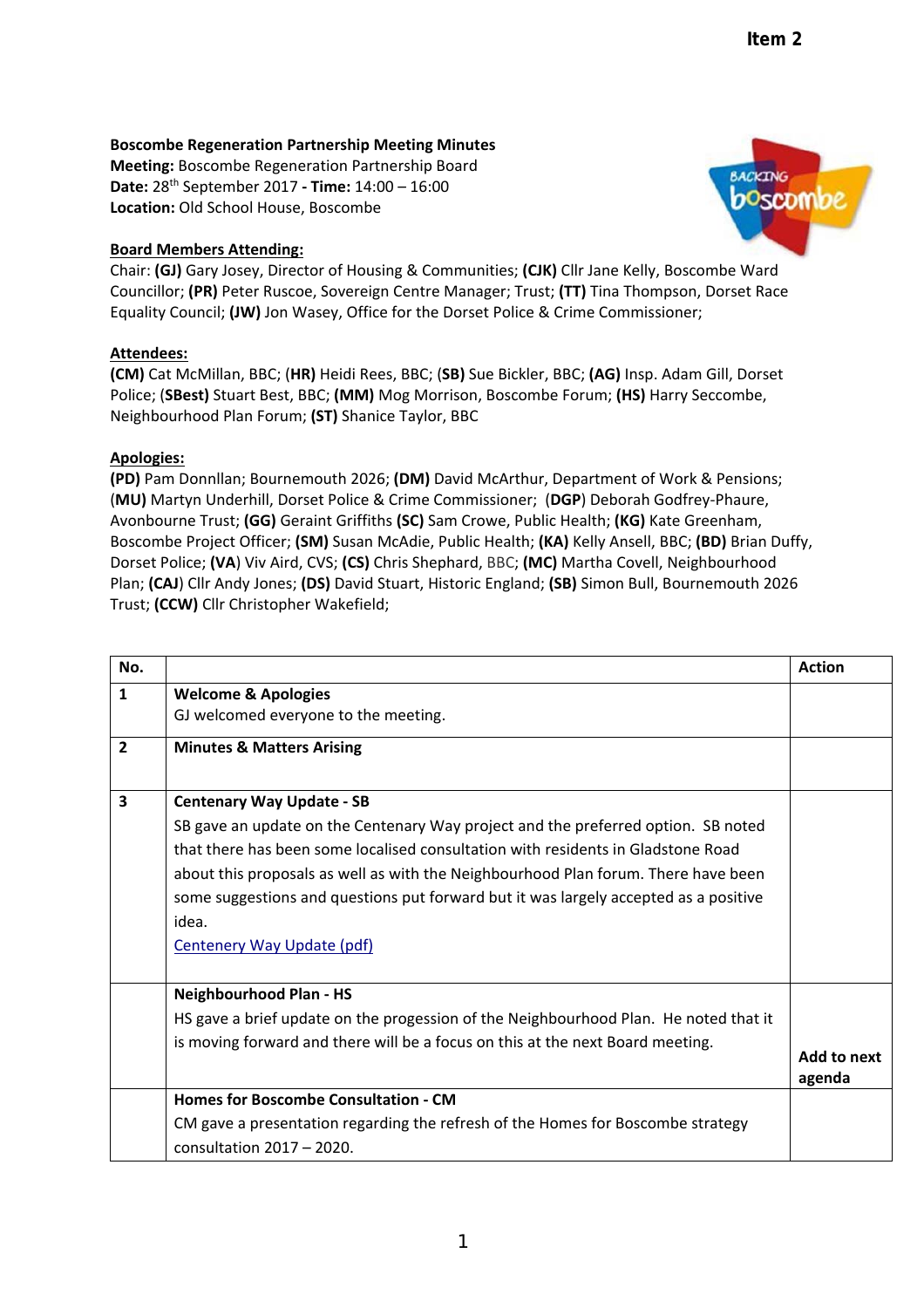|   | This strategy will need to be formally adopted by the Council following the               |  |
|---|-------------------------------------------------------------------------------------------|--|
|   | consultation.                                                                             |  |
|   | This consultation runs from 8 <sup>th</sup> September until 6 <sup>th</sup> October 2017. |  |
|   | Homes for Boscombe Consultation (Link)                                                    |  |
|   |                                                                                           |  |
| 4 | <b>Theme Leads Updates</b>                                                                |  |
|   |                                                                                           |  |
|   | <b>Environment</b>                                                                        |  |
|   | SBest noted that the communal bin scheme for Churchill Gardens is being launched in       |  |
|   | November.                                                                                 |  |
|   |                                                                                           |  |
|   | There will be a deep clean of the area before the bins are installed and repairs made to  |  |
|   | the highway where needed.                                                                 |  |
|   |                                                                                           |  |
|   | <b>Coastal Bid</b>                                                                        |  |
|   | PR presented plans for new Christmas lights and events for the precinct.                  |  |
|   | New Christmas Lights (pdf)                                                                |  |
|   | From November, there will be a four-week Hungarian market on the Precinct in the run      |  |
|   | up to Christmas.                                                                          |  |
|   | There will also be six German market chalets on the Precinct in the lead up to            |  |
|   | Christmas.                                                                                |  |
|   |                                                                                           |  |
|   | <b>Housing</b>                                                                            |  |
|   | A feasibility analysis has been conducted on the existing planning permission for the     |  |
|   | Royal Arcade. Funding will need to be secured to move forward with any development        |  |
|   | of this scheme.                                                                           |  |
|   |                                                                                           |  |
|   | A Safer Boscombe                                                                          |  |
|   | AG noted that Operation Segment and Operation Benchmark will continue to run back         |  |
|   | to back every month to tackle antisocial behaviour in the area.                           |  |
|   |                                                                                           |  |
|   | AG suggested that these positive action days could expand to being multi agency.          |  |
|   | MM suggested that an open surgery meeting could be set up for several agencies to         |  |
|   | get together. This would almost be a trial get together of agencies prior to a day of     |  |
|   | action. It was suggested that this could take place on a Saturday afternoon so that it    |  |
|   | could be family friendly.                                                                 |  |
|   | AG noted that the Police are hoping to launch the Police Contact Point volunteers on a    |  |
|   | Saturday in October.                                                                      |  |
|   | Operation Planet is moving forward and a new policy has been drafted.                     |  |
|   |                                                                                           |  |
| 5 | <b>AOB</b>                                                                                |  |
|   | There was a discussion around Kniverton Gardens regarding crime and ASB. AG noted         |  |
|   | that the Police patrol this area on a regular basis, especially over weekends to tackle   |  |
|   | these issues.                                                                             |  |
|   |                                                                                           |  |
|   | It was noted that although there was a spike in hate crime following Brexit, this has now |  |
|   | calmed down and fewer incidents are being reported.                                       |  |